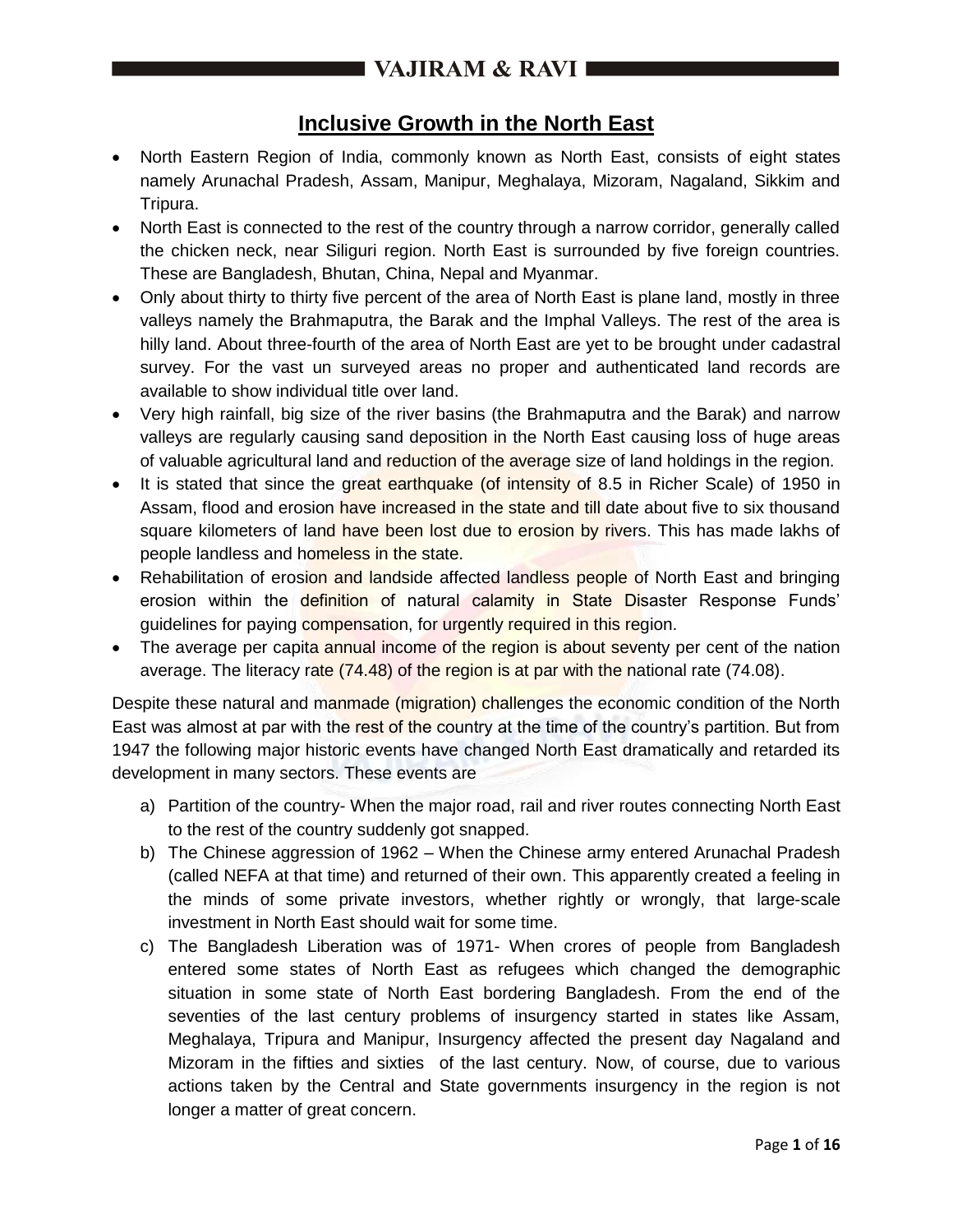In addition to the aforesaid natural and historical challenges some other major challenges some other major challenges of North East are the following:

- a) Low agricultural productivity, Low cropping intensity (about 1.5), Low coverage of irrigation
- b) Low application of chemical fertilizers, Low credit flow from banks, Credit deposit ratio is less than fifty percent in the North East.
- c) Inadequate availability of certified seeds and good quality planting materials, for all the farmers, Inadequate facilities for godowns, warehouses and cold storage etc.
- d) Absence of modern well equipped markets or mandis in the region, except in some few places.
- e) Very low per capita consumption of power compared to the national average.
- f) Very low use of power for irrigation, Non-availability of ores of industrially useful metals
- g) Non-availability of big reserve of good quality coal. Coal present in the North East often contains high percentage of sulphur which makes it unfit for use in industry.
- h) Inadequate number of polytechnics and higher institutions for engineering, medical and nursing studies etc.
- i) Teachers' Training in the whole of North East is another issue
- j) Absence of big industries except four oil refineries and two petrochemical complexes.

North East is comparatively backward even after seven decades of independence mostly due to the aforesaid challenges. In the absence of large scale manufacturing industrial base, the future of the region depends primarily on developing the following sectors-

- a) Agriculture including horticulture, floriculture and animal husbandry;
- b) Tourism;
- c) Sericulture and weaving and handloom and textiles through increasing production of yarns and improving designs of garments;
- d) Production of organic tea, organic food, mushroom and honey;
- e) Setting up small and medium scale industries based on huge quantities of bamboo, cane, jute, paddy husk and medicinal plants;
- f) Developing industries for quality improvement and packaging of locally available ginger and turmeric;
- g) Utilizing the huge amount of water available in local rivers and streams for generating hydel power and arranging irrigation facilities.
- h) Setting up industries for making garments, pharmaceuticals, paper and sugar etc. (Due to high rainfall and moisture content in the soil, North East seems highly suitable for large scale production of sugarcane, pulses, oil seeds and costly flowers like orchids);
- i) Setting up sufficient number of polytechnics and institution for nursing, paramedics, pharmacy, repairing transformers and items like television, air conditioners, computers, washing machines, motor vehicles and refrigerator etc.
- The number of bank branches and credit-deposit ratio also has to be increased in the region. There is also urgent need for improving tele connectivity in the region for bringing about complete financial and digital inclusion of the people of North East.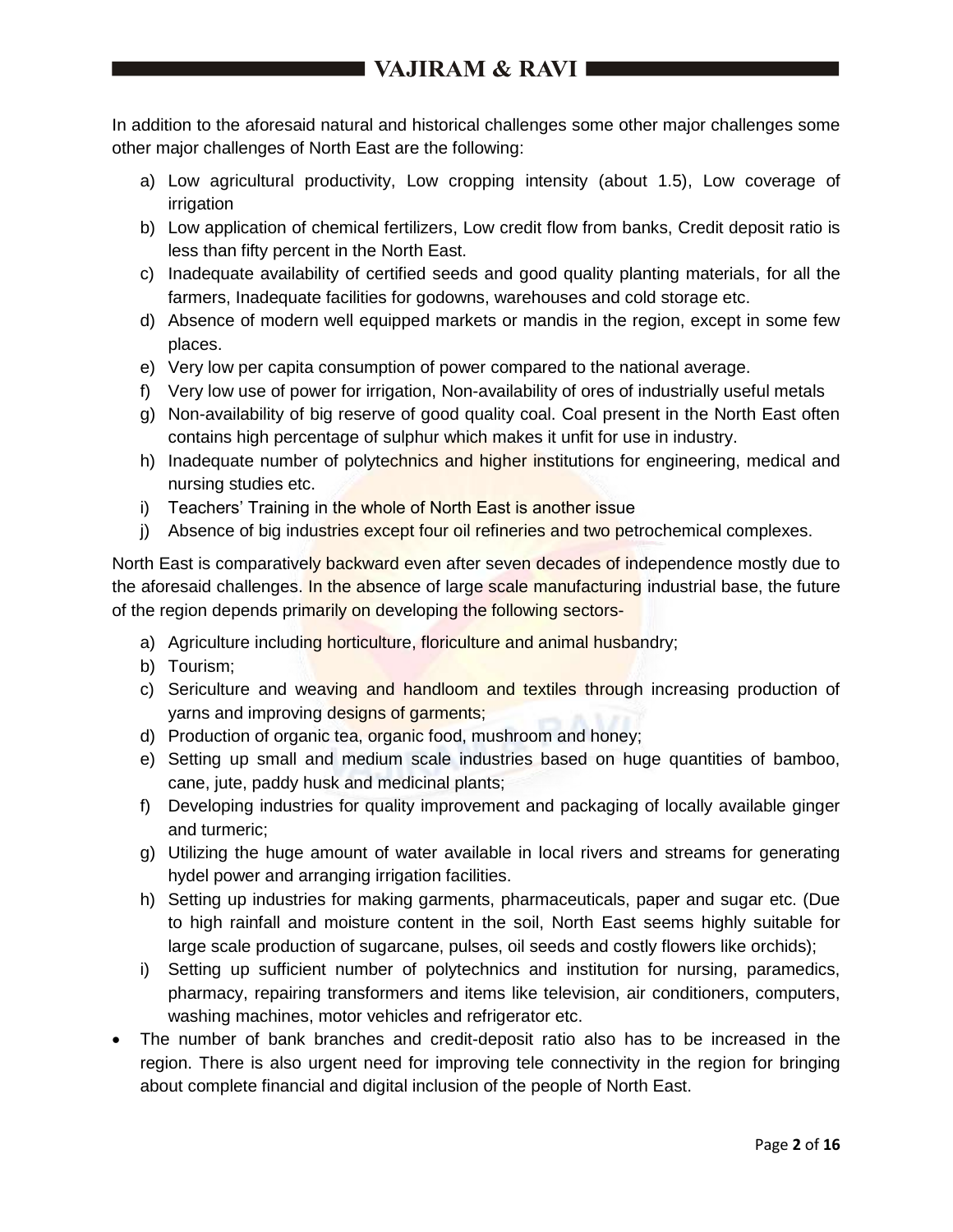Way Forward:

- At present, the Central government has taken several initiatives for all round inclusive development of the region. The Centre's renewed emphasis on translating the Act Easy Policy into reality has brought great hopes to the people of the North East.
- It has already been reported in the media that languages of eleven ethnic groups of the North East are staring at extinction as each of these languages are spoken by less than ten thousand people. It has to be specially ensured that the process of development does not by-pass the small and marginalized ethnic groups of the region.
- The population free atmosphere of the North East and the large number of youths who are very fluent in English can make the policy makers go a big way for setting up electronic industries and BPOs in the region.
- To solve the acute unemployment problem in the region there should be special drives for increasing the intake of North East youth in railways, nationalized banks, central paramilitary forces including Assam rifles, airlines, oil refineries and other big central public sector undertakings.
- Finally, to provide incentives to all the people of North East in developing agriculture, industry and business, immediate steps are necessary for land reform including cadastral survey of non-forest un-surveyed areas, preparation of land records and giving of ownership right of land to all eligible people as per provisions of relevant land laws.

### **North East: An Economic Perspective**

- It is worth mentioning that Tripura and Mizoram are two of the country's most highly literate states. The Assam tea industry is the second largest commercial producer of tea, next only to China. The first ever oil well of Asia, is in Digboi of Assam.
- Since the colonial period NE region has been a witness to highly inequitable rates of economic growth. There was a mass extraction of these resources which were then exported to other parts of the country for processing. This region, however, did not get benefit from this process as the British did not set up processing and manufacturing units here, nor did they pay any attention towards the development of transport and communication facilities in the region.
- With the partition of India, for a long period of time, trade with Bangladesh (East Pakistan) came to a stop which seriously damaged the economic and growth potential of the region.

The reasons behind the tardy progress of NER are attributable to the following factors.

 **Geographical Factors:** The hills account for about 70 per cent area of NER and accommodate about 30 per cent of the population and the plains consisting the remaining 30 percent of area hold about 70 percent of its population. The region's accessibility has always remained weak due to geographical reasons and natural disasters like floods and landslides creates considerable strain on the economy of NER states.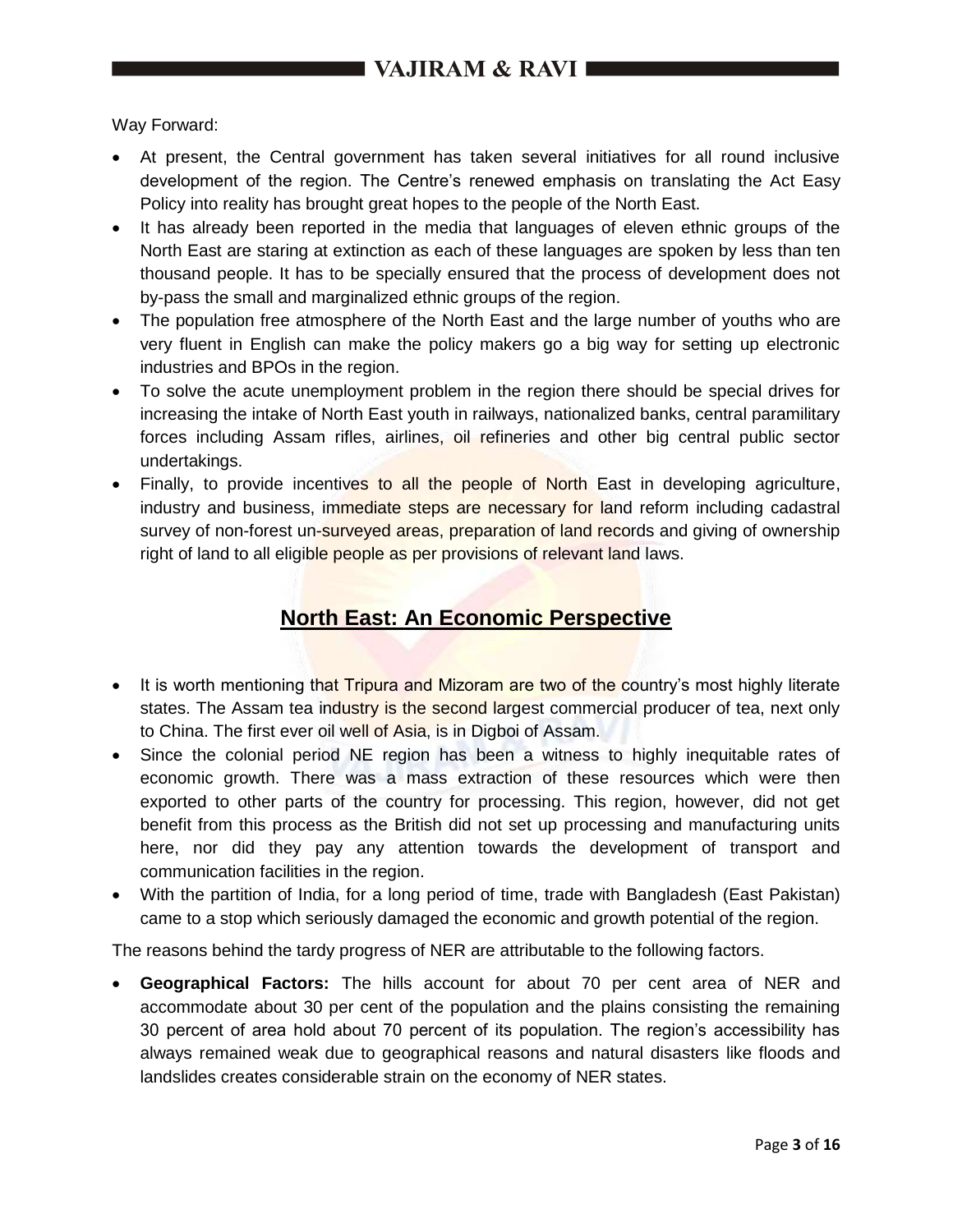- **Infrastructural Factors:** NER has about 6 per cent of the national roads and about 13 percent of the national highways. However, their quality is not good due to poor maintenance. The prominent indicators of shortfalls in infrastructure in this region are: increasingly congested roads, power failures, shortage of drinking water etc.
- **Constraints on Industrial Growth:** At the time of independence, there was a small but significant industrial sector in Assam in the form of plantation and manufacturing of tea, mining of coal and oil, oil refinery, manufacturing of plywood and other forest resourcebased products. Post Independence, due to the partition of India, the industrial section in Assam received a serious set-back as its trade routes were cut-off from the rest of India. This, in turn, hindered economic integration with other parts and also reduced the attractiveness of the region as a destination of investment.
- **Agriculture:** The pace of agricultural growth in the eastern and North-Eastern regions has been slower than the rest of the country. The Green Revolution was largely limited to the North-Western part of the country and has not benefited the North-Eastern region. The agricultural productivity is the lowest, irrigation facilities are almost non-existent in some areas and consumption of fertilisers in extremely low. One of the most common agricultural practives in the North-East is shifting or "Jhum" cultivation. Approximately 1.7 million hectares of land is under it which leads to a large scale deforestation resulting in soil erosion and loss of soil fertility.
- **Natural Resources Base:** In spite of having a reservoir of natural resources-soil, water, vegetation and hydrocarbons, the NER is underdeveloped because the resources are being indiscriminately exploited and mismanaged. The bulk of natural resources degradation is being caused by coal mining, fertilser, paper cement industry etc. and militant activities.
- **Transport and Communication:** Inadequate transport facility has been a serious drawback that crippled the development of the region for a long time. The region also faced serious problems in transporting essential commodities like cement, steel, foods grains, salt, etc.
- Another gigantic challenge of NER today is **globalization.** With India's 'Act East' policy which heralded the tectonic shift of India's west oriented stance towards east-oriented posture, it is extremely difficult for the NER to successfully complete with the MNCs and foreign entrepreneurs in business and trade.
- **Education system**, having miserably failed here, the well-to-do families send their children to some mainland cities for further education which gives a big economic blow to the local society.
- Another culprit here is, Substance Addiction. It is generally accepted that, more than 30 percent of its youth are narcotic drug abusers. In league with this, the pandemic of HIV/AIDS, spreading fast in Manipur, Nagaland and Mizorum, is a matter of grave concern.

Steps Taken:

 With a view to give an undivided attention to the development of the region, in 1971, the Government of India set up the North Eastern Council. All the 8 stats are its members. With head quarters in Shillong, it functions under the Ministry of Development of North Eastern Region (MDoNER).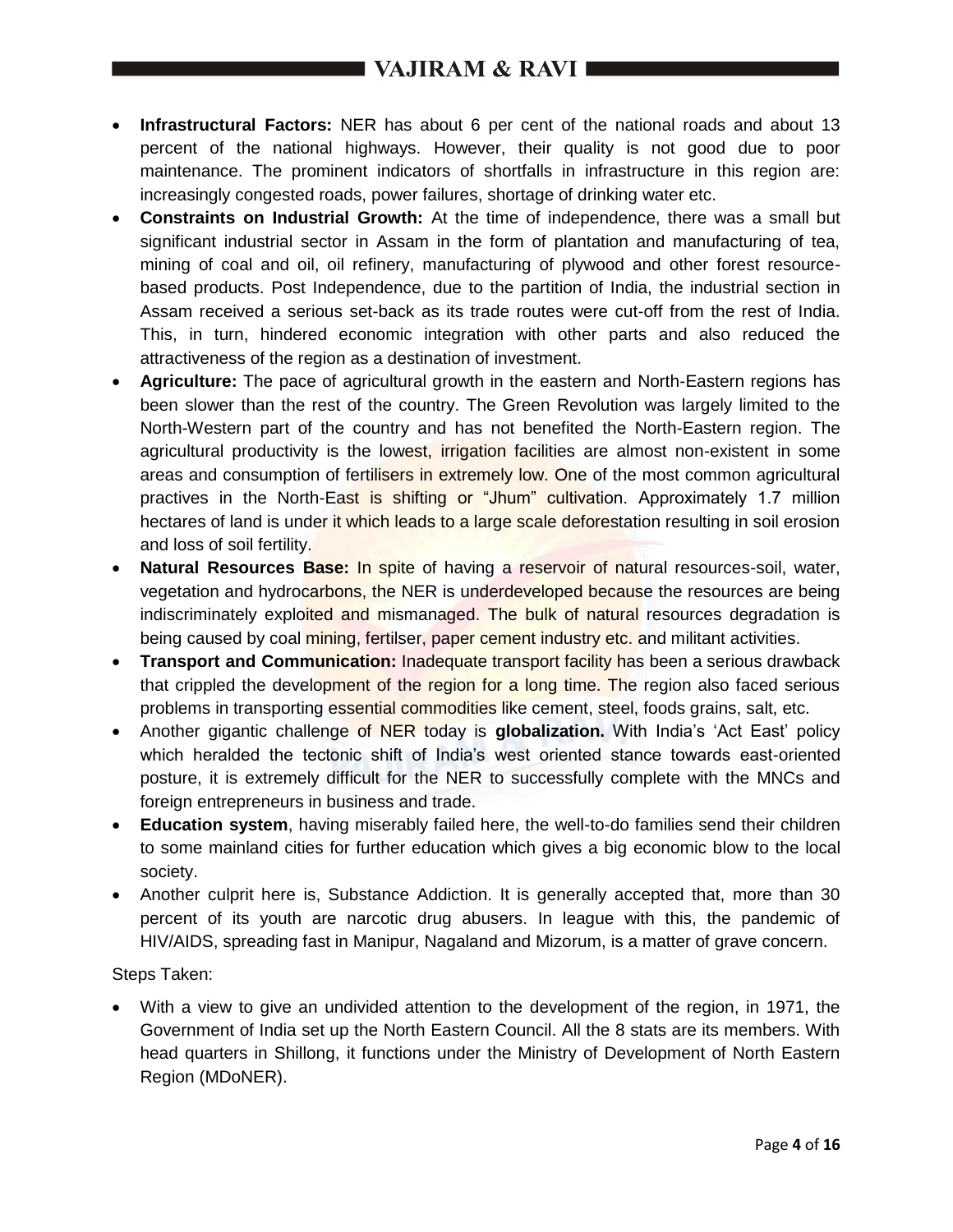- The council, initially set up as an advisory body, now has been sanctioned as a regional planning body since 2002.
- The North Eastern Development Finance Corporation Ltd. (NEDFCL) is a Public Limited Company providing assistance to micro, small, medium and large enterprises within the NER. Other organisations under MDONER include North Eastern Regional Agricultural Marketing Corporation Limited (MERAMAC), Sikkim Mining Corporation Limited (SMC) and North Eastern Handlooms and Handicrafts Development Corporation (NEHHDC).
- The Ministry of Development of North Eastern Region established in September 2001, which functions as the nodal Department of the Central Government to deal with matters related to the socio-economic development of the eight States of NE.
- In December 2017, the centre has approved North East Special Infrastructure Development Scheme which will fill the gaps in creation of infrastructures in to sectors- One is physical infrastructure relating to water supply, power, connectivity and especially projects promoting tourism.
- The other is social sector projects of education and health. The remarkable feature of this scheme is that this is a 100 per cent centrally funded scheme as against the NLCPR, where 10 per cent contribution had to come from the State Governments.
- In addition, Tuirial Hydro-power projects is the first major Central Sector projects to be successfully commissioned in Mizoram. It will produce 251 Million Units of electrical energy every year and boost the socio-economic development of the State. With this, Mizoram becomes the third power-surplus State in NER after Sikkim, and Tripura.
- Keeping in view the fact that Bamboo is a source of livelihood for lakhs of people of NE region, Government has recently relaxed its restrictive regulatory regime. Now three will be no requirement of any permit for producing, transporting and selling Bamboo products. This will benefit lakhs of farmers and will add to the efforts to doubling farmers income by 2022.
- In the latest budget (2018-19), the Government has allocated funds for revival of 50 airports and improving aviation infrastructure. These include strategic airports like Pakyong in Sikkim, Tezu in Arunachal Pradesh etc., where civilian air connectivity will be provided for the first time.

### **Way Forward:**

A six-fold strategy for the comprehensive development of the region has been proposed.

- Empowering people by maximizing self-governance and participatory development through grass-root planning to promote inclusive development.
- Creation of development opportunities for the rural areas through enhancing productivity in agriculture and allied activities such as animal husbandry, horticulture, floriculture, fisheries and generation of livelihood options through rural non-farm employment.
- To develop sectors in the region having a comparative advantage such as agro-processing, hydro-power generation.
- Enhancing the skills and competencies of the people and building the capacities for institutions with the Government and outside.
- Creating a hospitable investment climate to encourage investment by the private sector particularly for infrastructure.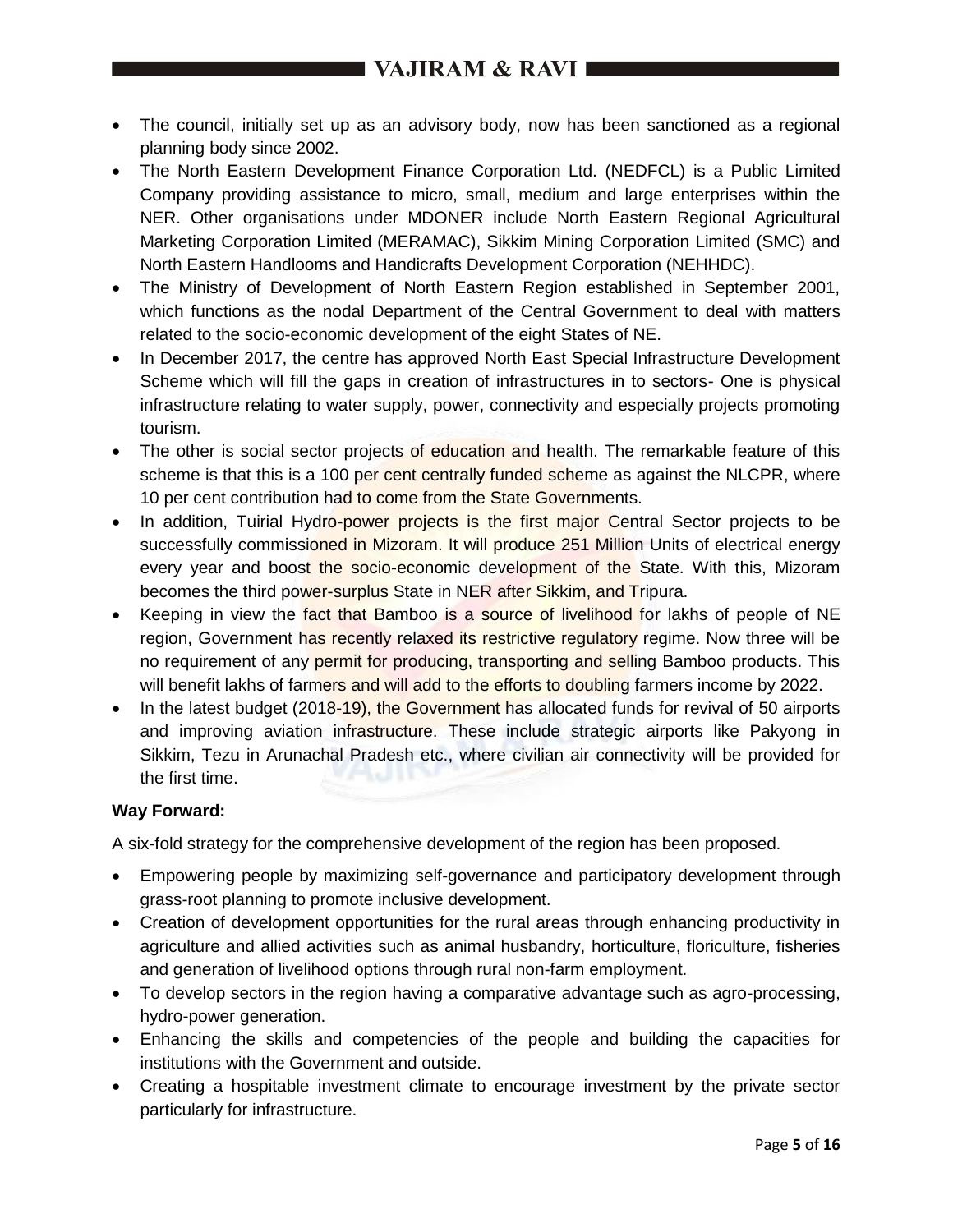Harnessing the resources of the Government and the private sector to realize the objectives of the Vision.

The latest event of Global Investors' Summit in Gowahati held on February 3, 2018, itself evinces the sincere approach of the Central Government towards bringing overall prosperity in the NER.

### **Governance Challenges in the North East**

- 'The North-East Region (NER) is one of the backward region of India characterized by low per-capita income, lack of private investment, low capital formation, inadequate infrastructure facilities, geographical isolation, and inadequate exploitation of natural resources like minerals, hydro power potential, and forests. Its own tax collection and internal resources are quite meagre rendering the region totally dependent on central devolution.
- Except for Sikkim and Tripura and to some extent Mizoram, other states have not done well in improving their economic growth.
- Since Assam accounts for almost 70 per cent of NER population, and has been the laggard state on almost all development indicators, it has pulled down the overall performance of the region.
- These are the key factors impinging on development and social indicators that need to be reckoned with:
- **Fund Utilisation-** All non-exempt Union Ministries are required to mandatorily earmark 10 per cent of their Gross Budgetary Allocation (GBA) annually for the North Eastern Region. The unspent balances are transferred as Non-Lapsable Central Pool of Resources (NLCPR). While some projects are implemented on time, the other projects get delayed because funds are not transferred to them on time, the utilization capacity of these states is poor, and the works are hampered due to the short working season.
- Many external projects funded by ADB and the World Bank in NER are languishing for want of completion of various formalities, with the result that overall expenditure has not picked up in those projects.
- The DoNER Ministry has admitted that the delays are mainly due to time lag between release of funds and sanction of the projects, non-submission of utilisation certificates in time by the State Governments, problems released to land acquisition and forest clearance, prevailing law and order situation and limited working season due to high rainfall.
- **Improve M&E systems:** At present, officials at all levels spend a great deal of time in collecting and submitting information, but these are not used for taking corrective and remedial action or for analysis, but only for forwarding to a higher level. The data collected are not normally subjected to any regular checks.
- Process reforms are needed so that field date is authentic, reliable and tallies with the evaluated data. It appears that state governments actively encourage reporting of inflated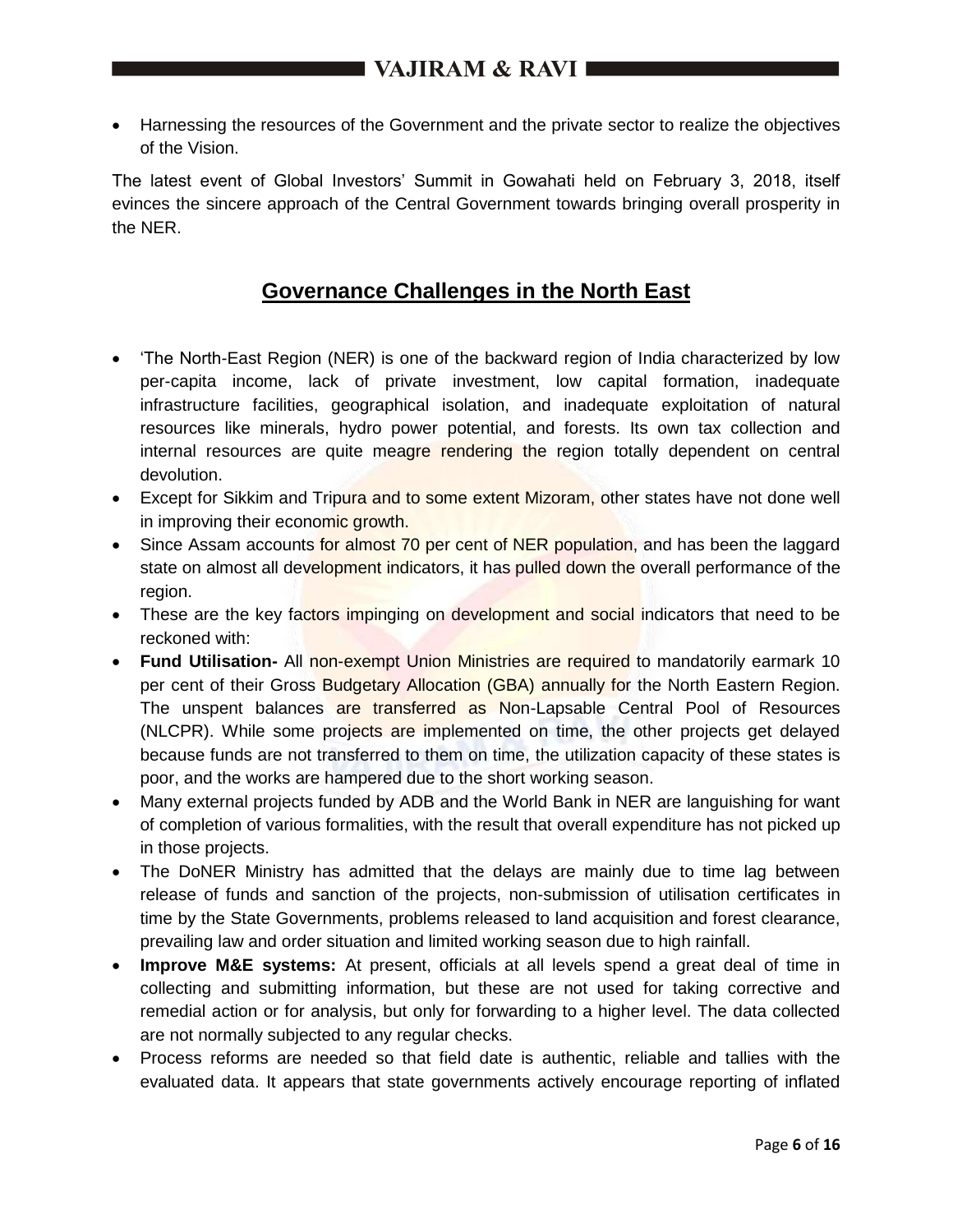figures from the districts, which renders monitoring ineffective and accountability meaningless.

- **Promote e-Government-** A World Bank report on Assam observed in 2014 that there was absence of a comprehensive ICT Plan, and there was no common framework for service delivery, including a strong and supporting ICT infrastructure.
- **Redundant Bureaucracy –** There are two specific constraints in the NER. One, the nonplan expenditure of NE states is quite high due to huge presence of group C and D staff, such as clerks, peons, etc who are not needed now. Because of this NE states end up with having insufficient funds for plan expenditure, despite liberal central devolution.
- A combination of misaligned organizational structures marked by overlap and duplication of functions across and within departments, poorly structured system and processes, poor human resources management and inadequate incentives has weakened administrative capacity to efficiently carry out core government functions.
- The other problems peculiar to the NER is the culture of 'bandhs' (State closure) widely prevalent in Assam, Manipur and Nagaland that goes against the motion of individual rights.
- It is no longer the availability of financial resources but the capacity of institutions and individuals in the North East to make effective use of available resources that is proving the critical constraints to growth.
- Institutions-building calls for strengthening State departments and agencies, as well as promoting fruitful partnerships between civil society and State Governments. Strengthening of institutions of local self-government is particularly important.
- Effective devolution, reinforced by social audit, will considerably strengthen monitoring and vigilance at the grassroots level and, hopefully, gradually impacts higher echelons of governance.

# **Providing World Class Logistics**

- The Indian Railways (IR), a 162-year-old national asset has the distinction of being the second largest railway system in Asia and the fourth largest railway system in the world, operating more than 19,000 trains and 7,112 stations.
- Railway Ministry in trying to restructure the Railways to make it more efficient-from upgrading the quality of coaches, adding Wi-Fi, running special trans like super luxury Tejas and modern Deen Dayalu unreserved coaches to reducing costs, speeding up project execution, and dreaming up new ways of raising finances. But Indian Railways still faces a lot of challenges.

### **Challenges**

 **Slow Pace of Expansion and Modernization -** Indian Railways (IR) has added only 10,000 route-kms since Independence while China has added more than 50,000 route kms in the same period. Owning to the slow pace of expansion, the current infrastructure has reached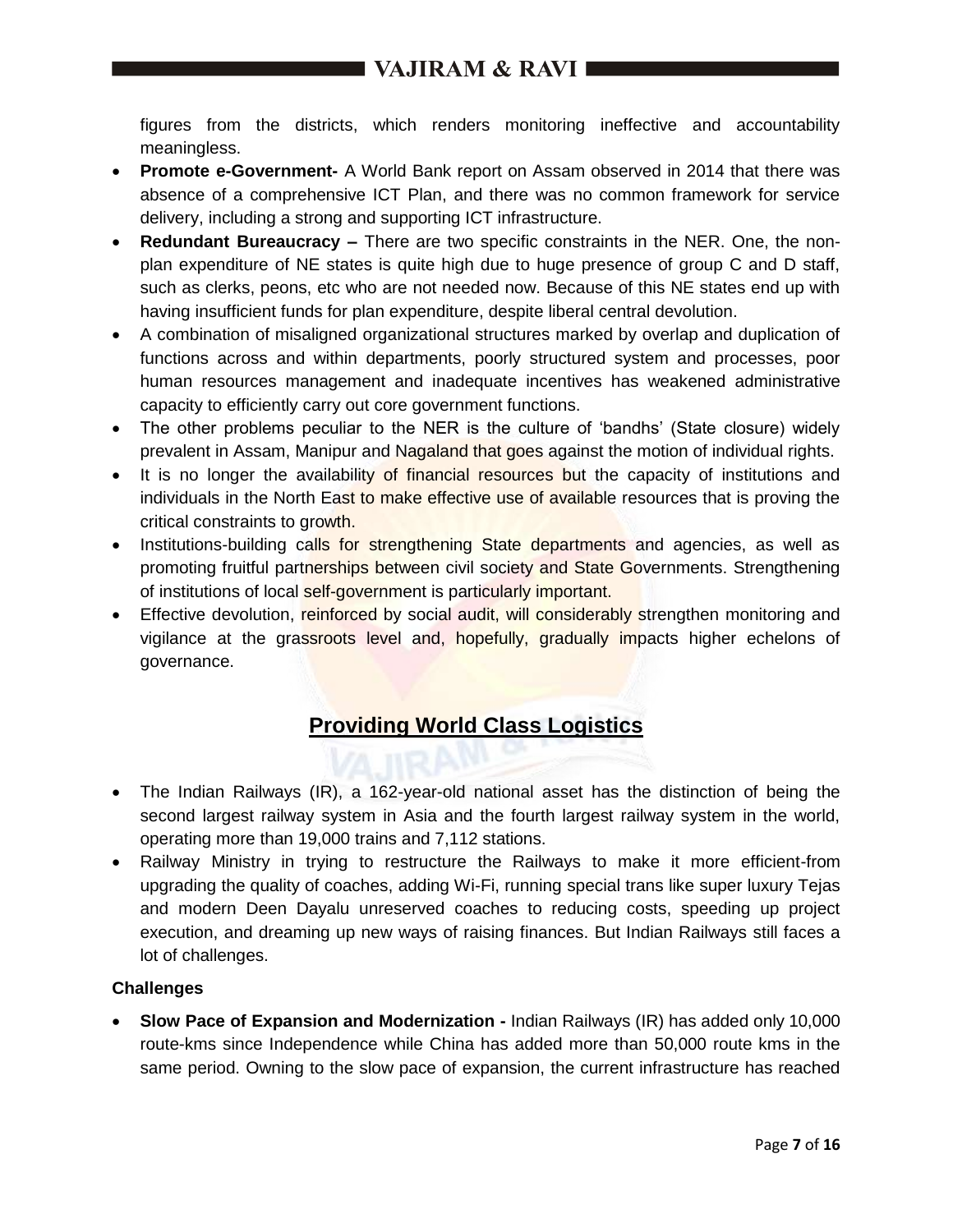a saturation point and today, almost 40 percent of the 1219 section operated by the IR are running at more than 100 percent line capacity utilization.

- **Railway Accidents**
- **Travel without Tickets -** Indian railways have to bear extra loss of about Rs. 5 crore every year on account of travelling without tickets.
- **Fiscal Problems -** The working of Indian Railways is caught up between making it a self sufficient organization and serving as a transport system for the poor. The passenger fares usually remain static for year, burdening the Union Budget. In order to keep finances in check, freight charges have been raised in the past. But the discrepancy between freight charges and passenger fares seem to distort the Railways' performance. The recent decision of surge pricing of tickets in premium trains is a move in a right direction.
- **Operation Efficiency -** Indian railways has a huge employees base of 1.3 million, which includes powerful workers' unions. It has become a centralised organization with hierarchical decision-making. As a result, even simple decisions take years to resolve. Operating ratios are likely to get worse as costs pile up, including money for the  $7<sup>th</sup>$  Pay Commission recommendations.
- **Finances and Accounting Indian Railways spends heavily on revenue expenditure-there** is little left for capital expenditure.
- **Old Track and Poor State of Rolling Stock -** The tracks are old and outdated. These old tracks cause many serious railway accidents.
- **Lack of Modern Management**
- **Outmoded Technology**
- **Problem of Replacement**
- **Problem of Laying Double Lines -** Most of the railway lines are single lines which create great inconvenience to the railway organization and passengers.
- **Inadequate Investment -** The railway transport has lagged behind the requirement due to inadequate investment. The shortcoming has been highlighted by different committees, like the National Transport Policy Committee, the Rail Tariff Enquiry Committee and the Railway Reforms Committee.
- **Competition with Road Transport -** The lack of coordination between railways and road transport has lowered the earning capacity of the railways.
- **Economic Survey: Recommendations**
- **Tariff Rationalisation -** In a bid to make rail transportation attractive and arrest the declining trend of rail share, various initiatives were taken in FY2017 which includes tariff rationalization, new policy guideline for station to station rates, withdrawal of dual freight policy for export of iron ore and rationalization of coal tariff.
- **Station Redevelopment -** According to the Economic Survey 2018, the project of station redevelopment is the "biggest non-fare revenue generating" one.
- **Safety: World Bank Report -** As a measure to avert accidents, the trains are to be equipped with 'ditch lights' and painted bright yellow that will enable more visibility even during twilight hours; The rail employees should be garbed in "high-visibility' clothes that can be worn round the year.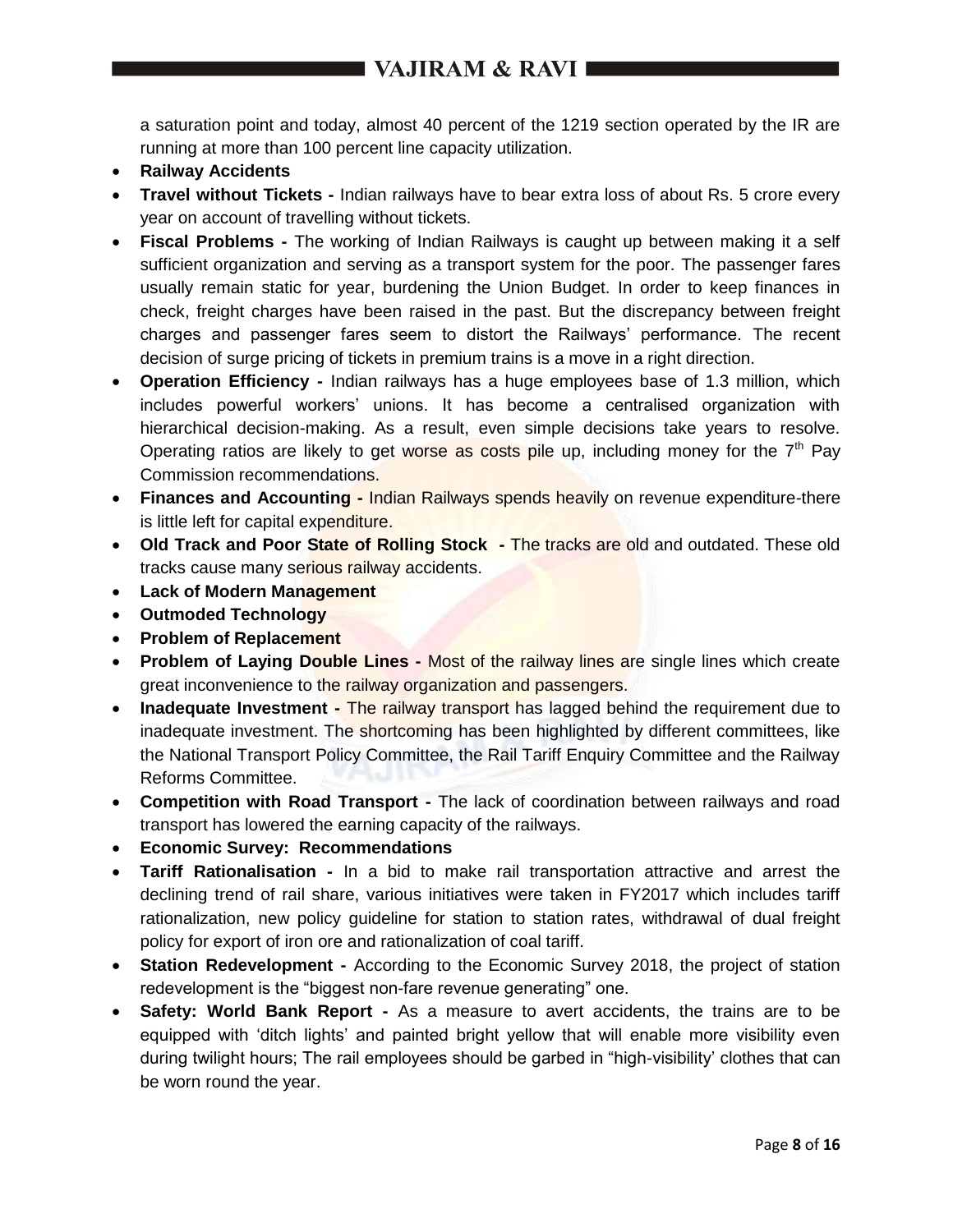- Every train must be equipped with fire extinguishers and the staff must be well guided on various fire prevention measures.
- The level crossings and paths are to be painted with a crosshatched pattern that can alert and highlight the dangers for people in the area.
- The investigators who have been assigned to investigate root-cause of accidents are to be trained for better analysis; The authorities have been that a maintenance block of four hours is provided weekly on all main lines as well as review safety performance in terminal operations with the intent of recognizing prevailing risks.
- An independent rail safety regulator is to be created by the railways to strengthen the powers of commissioner of railway safety and form a safety management system under the chairman, Railway Board; To address derailments, fires or any other possible mishaps, an emergency response plan is to be constituted.
- **Anil Kadkodkar Committee Report -** The Committee had made 106 recommendations covering various aspects viz. General Safety Matters, Organizational Structure, Empowerment at working Level, Safety Related Works and Issues Filling up of vacancies in critical safety categories and Manpower Planning Issues, Plugging the shortage of critical Safety Spares, External Interferences – Removal of Encroachment and Sabotage, Upgradation of Signaling, Telecommunication and Train Protections system, Upgradation of Rolling Stock, Track, Bridges, elimination of level crossings, Human Resources Development with emphasis on Education and Training Institutes on Indian Railways, Ecosystem and safety Architectures on Indian Railways.

### **Future Vision –**

- Government support in liquidity crunch; Increased compliance with rail safety producers like LHB coaches, ultrasound based rail testing etc are some of the schemes that could be adopted. Other successful models can be studied like the Shinkansen of Japan. Merging of rail and union budget is a welcome step.
- Reforming the bureaucratic structure into a more open and inclusive structure will lead to quick results to different endeavors by the Indian railways; railway should put a system of online reporting of deviation, also there should be periodic analysis of safety investment made; summary of the findings of major accidents and follows up action taken should be put in public domain.
- Other recommendations by various committee like Bibek Devroy, Anil Kakokar, Sam Pitroda on Removal of Encroachment and Sabotage, Upgradation of Signaling, Telecommunication and train Protection System, Upgradation of Rolling Stock, Track, Bridges, Elimination of Level Crossings should be considered and acted on immediately.

### **Bamboo Mission: A Toll for Economic Prosperity**

 Agriculture is certainly the mainstay of the people in the north east region - be it in hills or in valleys, The major positive feature of cultivation in the region is that the traditional practices are well adapted to the environmental conditions and the traditional knowledge of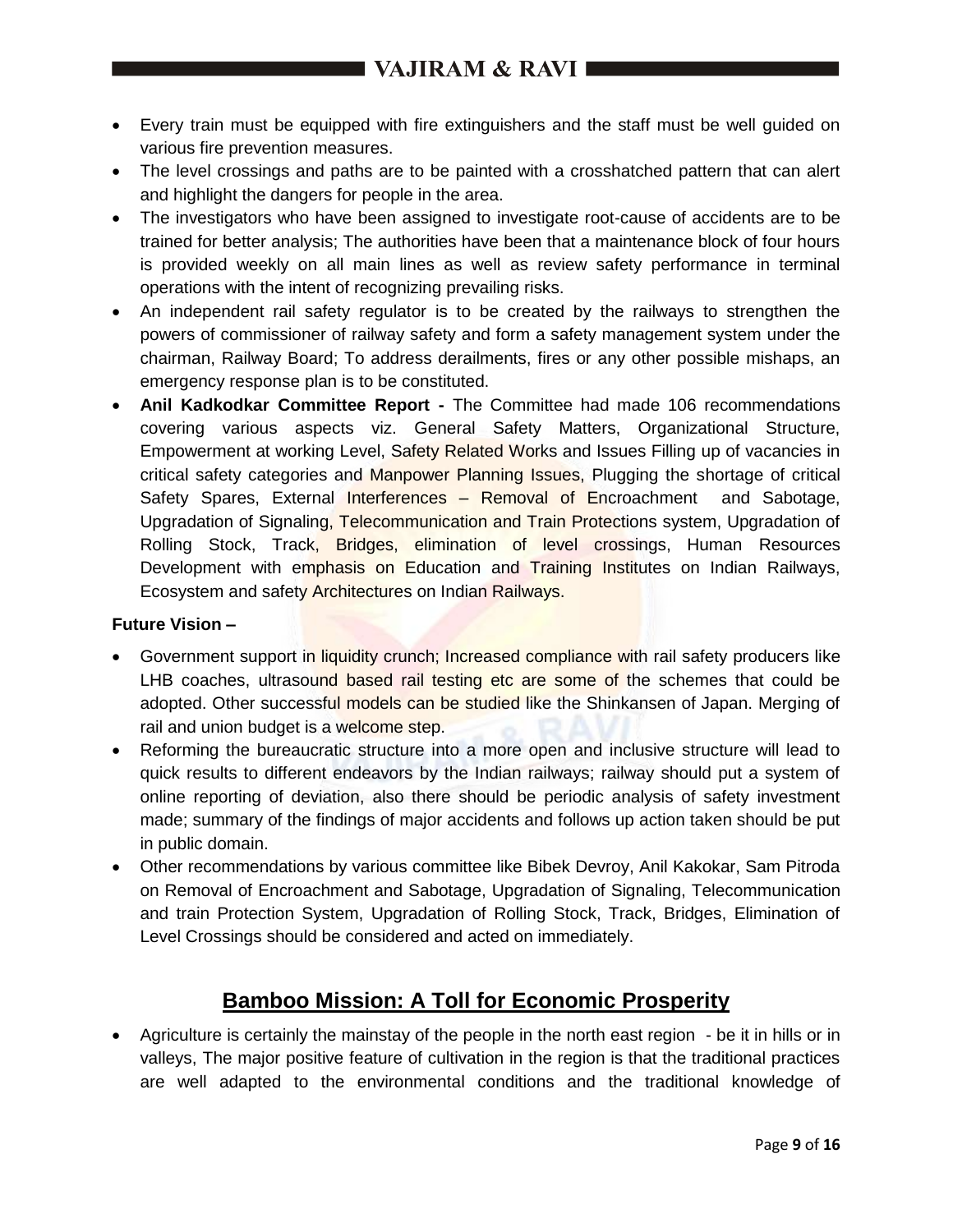indigenous communities growing rice, cereals and other agricultural crops. – These have enabled the people in these states to maintain the requisite ecological balance.

 Various ethnic communities, in general, follow two major types of agricultural practices such as Shifting cultivation and burn agriculture, and secondly the Terrace cultivation. The Terrace cropping is practiced in valleys and foothills while the Shifting methodology is practiced in and around forests.

#### **Innovation is the key**

- Tribal farmers in the north east practice **Bench Terrace Irrigation practice**. Here, stones and gunny bags are used in an ingenious manner in the maintenance of terraces and to stop soil erosion problems. The hill streams are tapped and the water is channelled to accommodate a series of terraces. In this system, water flows continuously from the upper to lower terraces. This method of irrigation has been found much result-oriented in a nonfertile land – especially for raising rice crops.
- One key positive aspect of this practice is that the excess runoff from the upper portion of the slope is actually 'nutrient rich'. Predominantly used for rice cultivation, in the bench terrace, agriculture practice crops like maize, bean and potato are planted on upper slopes. Hence, for obvious reasons, the crop requiring more water such as rice and jute are grown on lower slopes.
- The 'Tree-based farming practice' too has been encouraged among the indigenous peoplewhere trees are "integrated extensively" in the crop production practice. When it comes to sustainable practice and economic reforms, for ages, the northeastern people have been depending on Bamboos.

### **National Bamboo Mission Strategy Focus**

- Efforts are being made for taking updated technology closer to bamboo growers. Demonstrations are made of planting or different species of bamboo by using different fertilizers and chemicals.
- Encouraging setting up of Bamboo Technology Parks.
- Help create outlets for both wholesale and retail markets.
- In rural pockets, bamboo bazaar would be set up.
- Provide guidance for Post harvest storage and treatment facilities.
- A few innovative interventions-like Agarbatti sticks for Jail inmates: This project has been initiated at Central Jail under Aizawl District in Mizoram.
- Strategies being evolved to build sustainable bamboo based livelihoods based on a cluster based approach.
- Develop an institutional structure owned and managed by grassroots producers and their federations.
- To make northeast the hub of bamboo based sustainable micro, small and medium industries in the country steps are taken to enable structured growth in the sector by strong institution building and market linkage.
- Sustained long term and short term measures to build the bamboo sector as a major livelihood provide employment opportunities.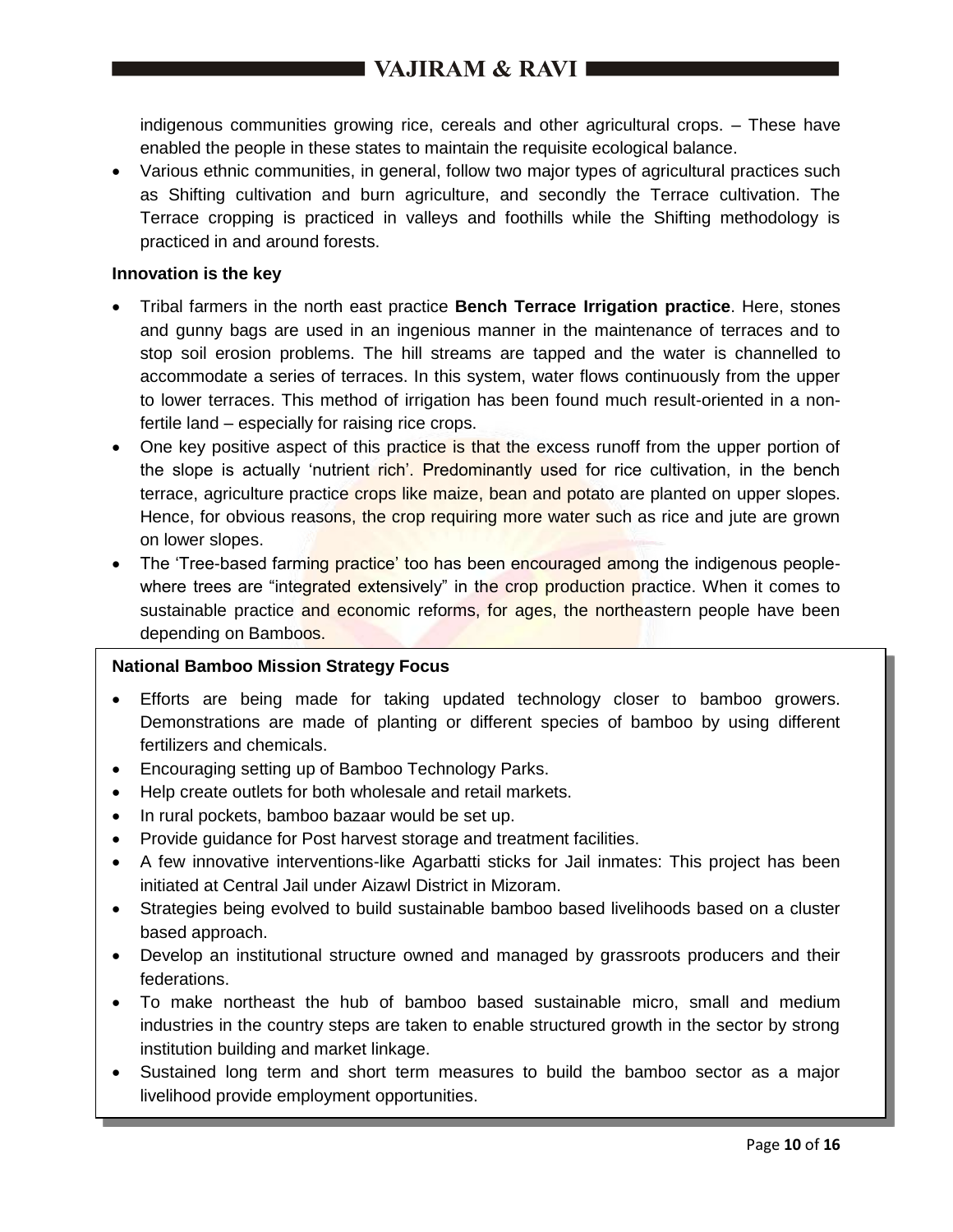### **Green Gold**

- The Union Budget of 2018-19 rightly calls Bamboo the 'Green Gold'
- 'Bamboo' is essentially a type of grass, but its classification as a tree for about a century had prevented the northeast natives to make optimum use of the same commercially. North East India, in effect, grows about 68 percent of India's bamboo.
- India has 30 percent of the world's bamboo resources but contributes only four percent share of the global market. The issue is low productivity and here comes the significance of the Bamboo Mission launched by the Government of India. It is a centrally sponsored scheme with 100 per cent funding from the Government of India and in the coordination with states, it seeks to achieve certain objectives like promoting bamboo and bamboo-based handicrafts and generate employment opportunities for skilled and unskilled peopleespecially unemployed youth.
- Besides industries benefits, the communities have been using bamboo shoots as nutritious food. This also has medicinal values. Among tribal bamboo growers in states like Mizoram, Tripura and Nagaland- it is also well known that the bamboo also works for land protection; soil quality improvements including improved water holding capacity, higher water capture and recharge, benefiting agriculture and food security.
- In November 2017, the government removed bamboo from the list of 'Trees' and thereby relaxed rules on bamboo felling, transit and processing.
- In budget 2018-19, Union Finance Minister allocated Rs. 1290 crore to "restructure" the National Bamboo Mission with a 'Holistic approach".
- Northeastern region's farm activities are also known for organic cultivation. On January 18, 2016, the Prime Minister declared Sikkim as the Organic State of India. In the subsequent period, a Central Sector Scheme namely, Mission Organic Value Chain Development for North Eastern Region was launched for promoting organic farming in the region.
- The Government of India also laid attention on increasing the area under organic farming in the country under a programme called the Paramparagat Krishi Vikas Yojana.

### **Giving Momentum to Skill Development**

- The 'demographic dividend' of a nation is defined as the growth potential of the nation that can occur due to the rapid increase in the percentage of working population  $(15 - 64 \text{ years})$ , in comparison to the total population of the nation.
- Economists across the world have termed this as India's demographic dividend and a key factor in propelling India into a five trillion dollar economy within the next decade.It is here that the crucial concept of Skill Development comes to play.
- Today, a full-fledged Ministry of Skill Development and Entrepreneurship controls the pace and tenor of skill development in the country while similar nodal structures have been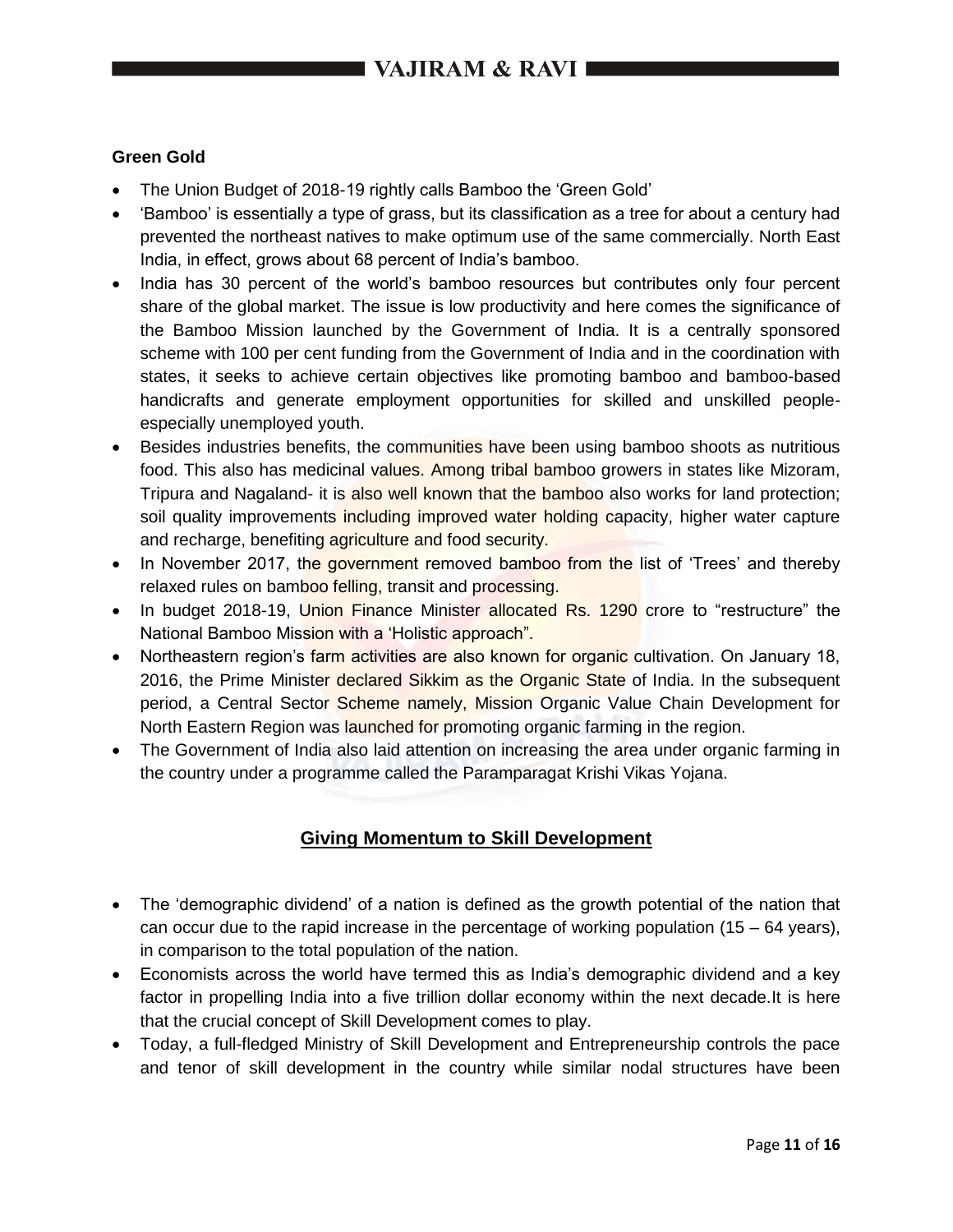replicated in the state levels as well in the form of State Skill Development Mission (SSDMs).

- In the past few years, North East has found much prominence in the governance paradigm of the country. The rebranding of North East as 'New Engine in New India' is a testimony to the prominence that North East India holds today. The trajectory of Skill Development in the region does not betray this new found focus in the region.
- In Arunachal Pradesh, recently the government coordinate with the North Eastern Development Finance Corporation Ltd (NEDFi) in preparing a study which would prepare the ground work for strengthening the foundation of skill development in the state.
- In Assam, skill development is imparted through EGM (Employment Generation Mission) as well as Assam State Livelihood Mission and Nation Urban Livelihood Mission (NULM).
- Manipur has set up a number of committees that are engaging with varied stakeholders to carry the idea of skill development forward.
- The Meghalaya State Skill Development Society has trained 7700 youths in skill development, in its first phase and has ensured their placement too in different industries and sectors.
- Both Mizoram and Nagaland have aligned their skill development schemes and goals within the gambit of broader skill development goals of the country. Tripura has set up a separate State. Skill Development Mission in order to give impetus to skill development in the state. Sikkim has inaugurated livelihood schools where skills are imparted to youth in different sectors including training them in arts and crafts.
- The eduwork Japan Centre of Excellence opened its first Skill Development Centre in Sikkim way forward.

Way Forward:

- One of the first steps that can be taken would be a comprehensive skill mapping of each state. Skill mapping would encompass the harnessing of traditional knowledge of a particular area and develop it into a skill which can be redesigned as a source of employment. Tripura can harness its immense potential of becoming a rubber giant. The rubber manufactured in Tripura can also be exported to neighbouring countries. Nagaland can focus on tourism centred on the Hornbill Festival.
- A second measures that can give further impetus to making skill development more meaningful is its integration with the international market by identifying new areas where traditional domain knowledge of these areas can be harnessed to create a market for certain products in neighbouring countries. This model has been replicated by Pran Foods in Bangladesh. The food processing company from Bangladesh has created in niche market for itself in North East by introducing products like Litchi Juice.
- The third measure that can be taken in shifting to outcomes-based approach by adopting the National Skill Qualifications Framework (NSQF) standards.
- There is also a need to catch aspirational youth at a young age to prevent a high dropout rate. Vocationalisation of school education is a welcome step in this regard.
- It must be remembered that, while the task of skill development is huge, the infrastructure available is finite.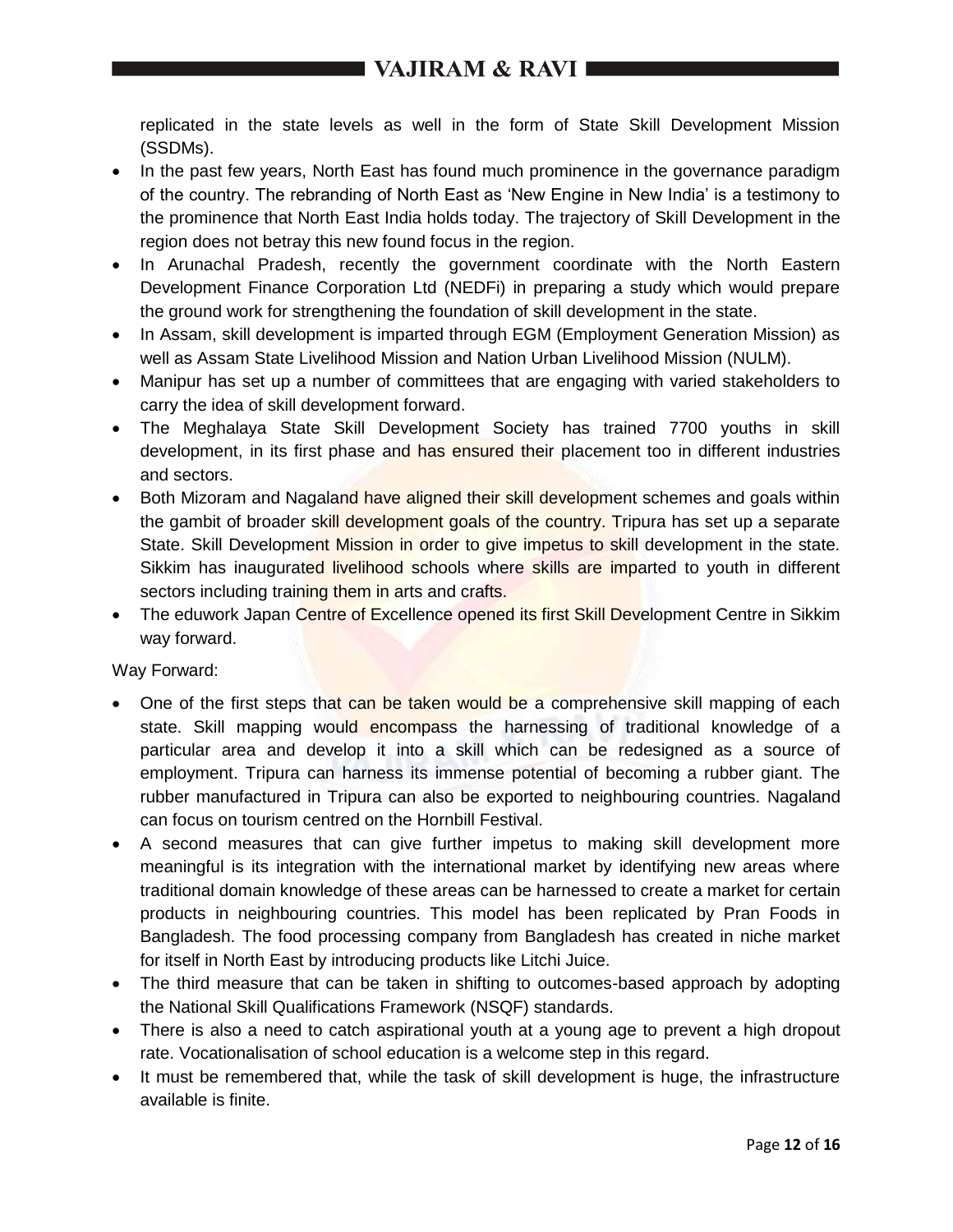The revised National Policy on Skill Development gives guidance to the question of leveraging the existing infrastructure to its maximum use. The presence of private training providers in the region must also increase, perhaps new ways could be found to linking CSR for companies present in the region and acting as a training provider for that particular sector.

# **Gender Mainstreaming in the North East**

- In many respects, gender indicators in North Eastern states compare very favorably with the average Indian situation. This, however, does not convey the whole situation.
- Women in the North East have taken on themselves the mantle to take care and feed their children and make their household done heart burning. This they have not done out of any choice but out of certain historical and traditional reasons. Their role in decision making is completely absent, as their presence in the traditional institutions is almost non-existent. Exclusion from political and Social decision-making makes women have an inferior position in society in comparison to men.
- Women play a major role in agriculture and livestock development but are excluded from the traditional institutions, which are mostly regulatory bodies and look after land management, enforcement of traditional and customary laws, settlement of disputes, management of forest and collection of revenues etc.

#### **Nercormps Initiatives**

- North Eastern Region Community Resources Management Project for Upland Areas" (NERCORMP) came into being in 1999 as a joint initiative of the North Eastern Council, Ministry of DoNER, Government of India and International Fund for Agricultural Development (IFAD) with an overall objective 'To improve the livelihoods of vulnerable groups in a sustainable manner through improved management of their resources base in a way that contributes to preservation and restoration of the environment.
- The approach of the Projects is to build up women's friendly activities through women's groups in order to increase their confidence and managerial capabilities and to improve their voice in the community gathering.

### **Reaping Benefits of Artificial Intelligence**

 Artificial Intelligence (AI) is defined as the ability of a machine to perform cognitive functions we associate with the human mind, such as perceiving, reasoning, learning, interacting with the environment, problem solving, and even exercising creativity.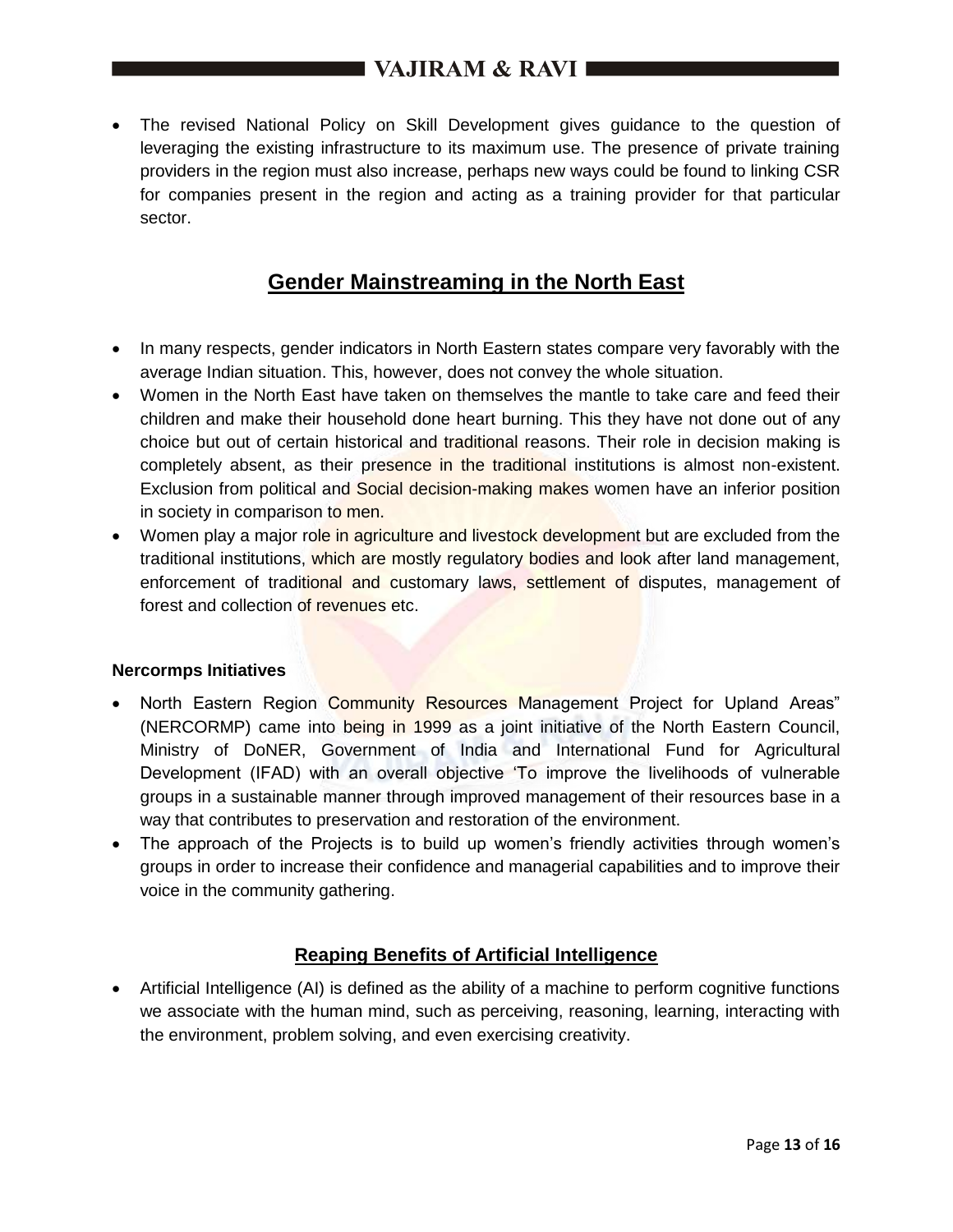### **How can AI help India?**

- India has less than one (0.725) physician per thousand persons and the number is even worse for the number of specialists per thousands persons.
- Hence, a large number of rural healthcare centres face shortage of doctors and function with only nurses on the ground – the condition can be even worse in remote and tribal areas.
- Here big data based artificial intelligence can help in bridging the skills gap and empowering the medical staff on the ground.
- Judiciary can use AI based systems to reduce pendency in court cases, education can develop learning modules which are in sync with the pace of the student's leaning or in agriculture AI based systems based analysis of satellite imagery can provide early estimates of crop yields.
- In the manufacturing sector, AI can lead to automation moving people from low productivity jobs to high productivity roles.
- Lack of appropriate skilling along with new technology adoption often leads to the failure of such programs and the new technology. This, in, turn is made responsible for the job loss due to this re-skilling gap.

### **AI Ecosystem in India**

- Initiatives such as Digital India, Start Up India, Make in India would help India establish itself as a knowledge and digital society. NITI Aayog will initiate a national program to direct our efforts in the area of artificial intelligence. Including research and development of its applications."
- Today, AI is viewed as a strategic technology that would lead to accelerated economic growth and development of nations.
- Currently, India is not considered as a leader in the AI space, in-spite of having leadership position in IT services` and services around AI/Big Data.
- One major stumbling block towards accelerated AI adoption is the lack of long sustainable collaboration between these players.
- The key pillars for developing a vibrant ecosystem in India are Universities. Start-ups companies, Policy Makers and multi-stakeholder partnerships – India has strong potential across many of the pillars. Universities and research labs in India have been involved in cutting edge AI research for the last 40 years. India is home to some of the largest IT companies of the world along with all the global MNCs having their development or research centres already based in India. India has a very vibrant start-up ecosystem with a large number of venture capital funds based in India and the government is very supportive of start-up initiatives in the country. The policy making body NITI Aayog, has already embarked upon the mission of accelerating the innovation ecosystem in India. Through the flagship Atal Innovation Mission (AIM) program it promotes tinkering labs in schools and incubation centres to help start-ups.
- The AI ecosystem in India can see tremendous growth through partnership and collaborations.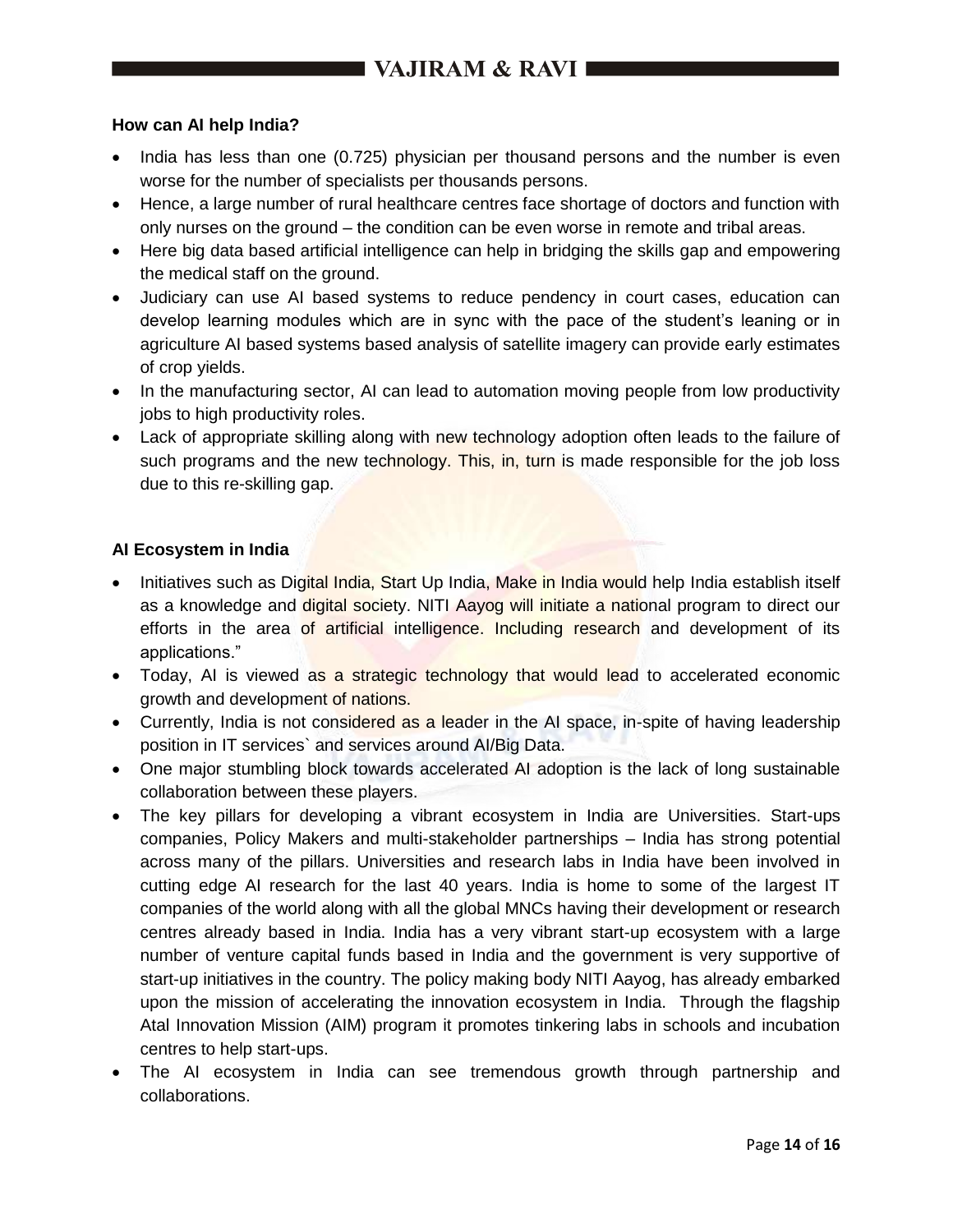Advancement of research in AI can be promoted through partnership between the academia/ researchers with the industry and start-ups using the research findings. Similarly accelerated adoption of AI can happen by partnership between industry and academia with the sectors – healthcare, agriculture, education etc. technologies as services, applications or embedded hardware can be promoted by connecting the industry players with the venture capitals and trade bodies.

### **Moving Towards Integration**

 "How can be mainstream the North East?" is a question often asked about the North East Region of India.

### **A Perspective on Mainstreaming:**

• The North Eastern region which has a better literacy rate than many other regions of the country can be said to be more mainstreamed in that aspect whereas it may compare poorly in terms of infrastructure facilities like road and rail connectivity, power, industrial development, etc. The people of North East India are also perceived to be relatively alienated from the rest of the country in the socio-political spectrum.

### **Migration Scenario**

The last three decades have seen a remarkable growth of migration from the North East to different parts of the country mostly in search of higher education and job opportunities. This has enabled intermingling and interaction in a process that has thrown up a host of issues and puts to test long held notions on both sides.

### **Factors of Migration**

- The Shukla Committee concisely pointed out that the region is confronted with four deficits, 'a basic needs deficit, an infrastructural deficit, a resource deficit, and, most important, a two-way deficit of understanding with the rest of the country which compounds the others'.
- An intricate interplay of the first three deficits creates an atmosphere in the socio economic fabric of the region to provide a big push for migration. The main push factor has been the lack of quality educational infrastructure which forces parents to look for better educational avenues. Besides, the spectre of insurgency and socio political unrests that disturbed peace in the region vitiated the atmosphere.

### **Life of a Migrant**

 Most students hail from small villages and towns with strong community bonding. Suddenly, he is left to fend for himself in a totally different environment and way of life. While trying to